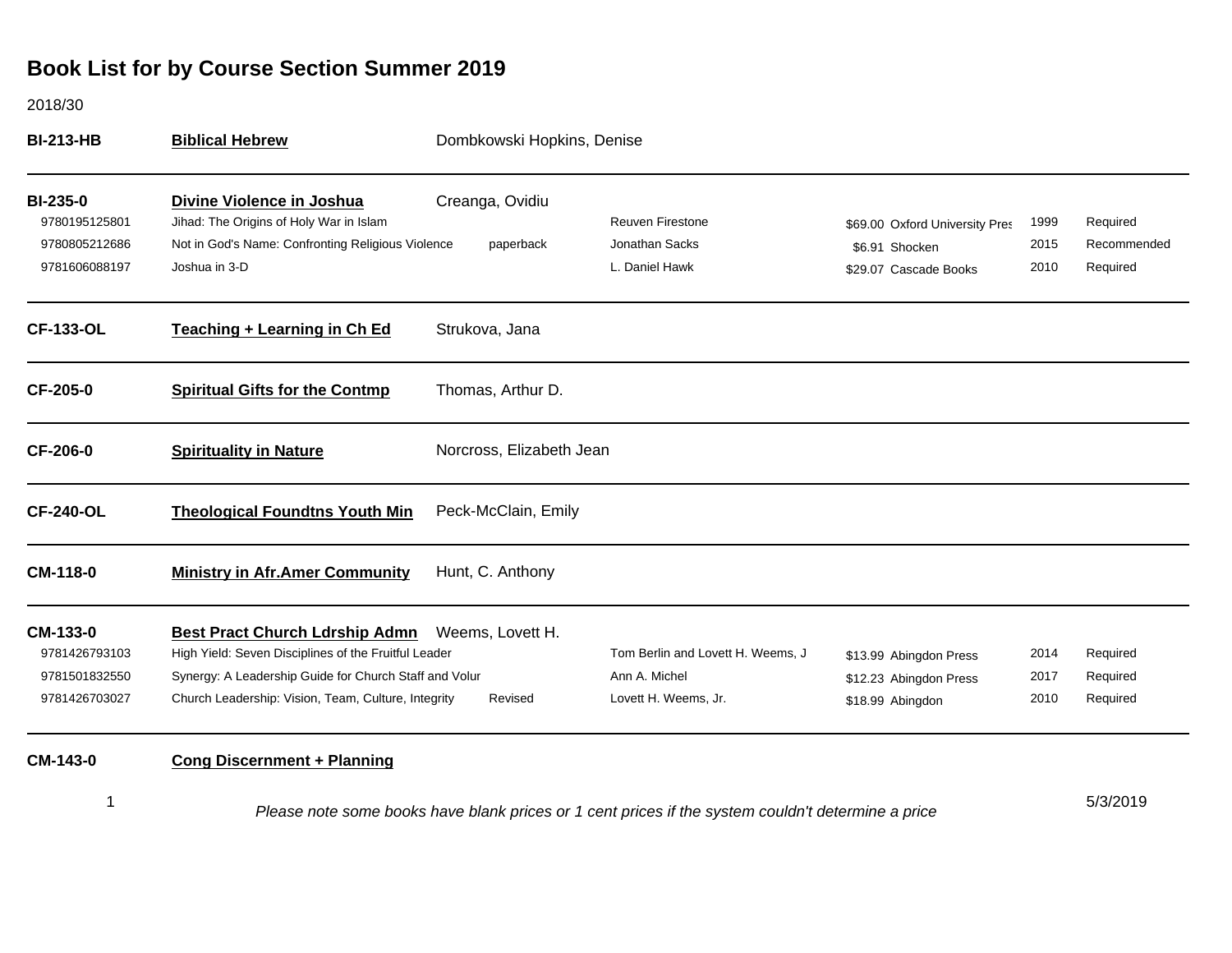#### 2018/30

| CM-151-0         | <b>Race, Crime and Justice</b>                                | Fitchue, Leah Gaskin |                                                                          |                                |      |             |
|------------------|---------------------------------------------------------------|----------------------|--------------------------------------------------------------------------|--------------------------------|------|-------------|
| <b>CM-251-K</b>  | <b>Polity: United Methodist Chch</b>                          |                      |                                                                          |                                |      |             |
| <b>CM-251-OL</b> | <b>Polity: United Methodist Chch</b>                          | Gorman, Mark         |                                                                          |                                |      |             |
| CM-531-0         | <b>Proctor Inst Child Advocacy</b>                            | Parrish, Lorena      |                                                                          |                                |      |             |
| <b>ES-302-OL</b> | <b>Ethical Dimensions of Ministry</b>                         | Bush, Joseph E.      |                                                                          |                                |      |             |
| ES-497-0         | <b>NCSS Social Ethics Internship</b>                          |                      |                                                                          |                                |      |             |
| <b>MM-347-0</b>  | <b>Summer PMM I</b>                                           | Bush, Joseph E.      |                                                                          |                                |      |             |
| MM-348-0         | <b>Summer PMM II</b>                                          | Bush, Joseph E.      |                                                                          |                                |      |             |
| 9781566993609    | Ministry Greenhouse: Cultivating Environments for Pract       |                      | George M. Hillman, Jr.                                                   | \$17.00 The Alban Institute    | 2008 | Recommended |
| 9781566990486    | <b>Basic Steps Toward Ministry</b>                            |                      | Carl S. Dudley                                                           | \$17.00 Alban Institute        | 1991 | Recommended |
| 9780264671949    | Let's Do Theology: A Pastoral Cycle Resource Book             |                      | Green, Laurie                                                            | \$95.00 Geoffrey Chapman Pu    | 1994 | Recommended |
| 9781566992305    | Learning While Leading: Increasing Your Effectiveness i First |                      | Farber-Robertson, Anita                                                  | \$14.00 Alban Institute        | 2000 | Required    |
| 9780687383351    | Shared Wisdom: A Guide to Case Study Reflection in M          |                      | Allen, Mahan, and Troxell                                                | \$19.99 Abingdon Press         | 1993 | Required    |
| 9781566992923    | Reflecting With God: Connecting Faith and Daily Life in \     |                      | Johnson, Abigail                                                         | \$18.00 Alban Institute        | 2004 | Recommended |
| 9780824514013    | The Art of Theological Reflection                             | First                | DeBeer and Killen                                                        | \$17.95 Crossroad Publishing   | 1994 | Recommended |
| 9780761832645    | Africentric Approaches to Christian Ministry: Strengtheni     |                      | Haney, Marsha and Ronald Peters,                                         | \$38.99 University Press of An | 2006 | Recommended |
| 9781566992565    | Community Ministry: New Challenges, Proven Steps to F         |                      | Dudley, Carl S.                                                          | \$17.00 Alban Institute        | 2002 | Recommended |
| $\overline{2}$   |                                                               |                      | بمستملح والمسامل والمستحصر ومستملح والمستحدث والانتكاء المتحدث والمستلمس |                                |      | 5/3/2019    |

*Please note some books have blank prices or 1 cent prices if the system couldn't determine a price*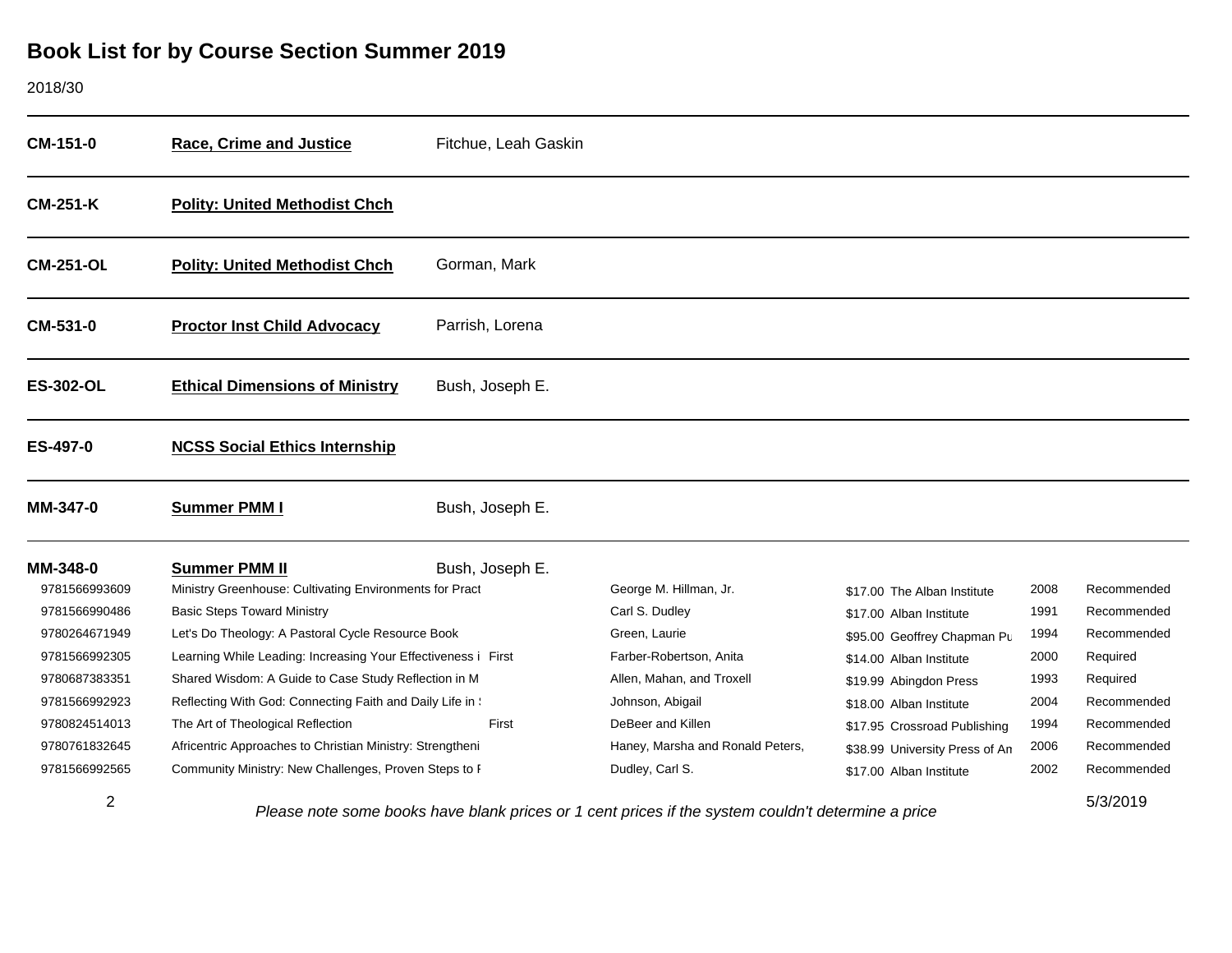| 2018/30<br>9781570756450  | A Sacred Voice Is Calling: Personal Vocation And Socia       |                        | Jean Neafsey                                                                                       | \$22.00 Orbis Books            | 2006 | Required    |
|---------------------------|--------------------------------------------------------------|------------------------|----------------------------------------------------------------------------------------------------|--------------------------------|------|-------------|
| MM-350-0                  | <b>PMM: Intercultural Immersion</b>                          | Bush, Joseph E.        |                                                                                                    |                                |      |             |
| PC-327-0                  | <b>Cancer and Pastoral Care</b>                              | Hummel, Leonard        |                                                                                                    |                                |      |             |
| 9780664256661             | Counseling People with Cancer                                |                        | Jann Aldredge-Clanton                                                                              | \$13.50 WJKPress               | 1998 | Required    |
| 1498284531                | Chance, Necessity, Love: An Evolutionary Theology of C       |                        | Leonard Hummel & Gayle Woloscha                                                                    | \$30.00 Cascade                | 2017 | Required    |
| 9781610979818             | Hoping for More: Having Cancer, Talking Faith, and Acc       |                        | Deanna Thompson                                                                                    | \$13.00 Westminster/John Kno   | 2011 | Required    |
| 019517017                 | How Cancer Crossed the Color Line                            |                        | Keith Wailoo                                                                                       | \$34.95 Oxford University Pres | 2011 | Required    |
| 0804747563                | Virtually Virgins: Sexual Strategies and Cervical Cancer     |                        | Jessica Gregg                                                                                      | \$24.95 Stanford University    | 2003 | Recommended |
| 0192628348                | Cancer: The Evolutionary Legacy                              |                        | <b>Mel Greaves</b>                                                                                 | \$30.00 Oxford University Pres | 2000 | Recommended |
| 9780691070513             | The Nazi War on Cancer                                       |                        | <b>Robert Proctor</b>                                                                              | \$28.00 Princeton University P | 2000 | Recommended |
| 9781400052189             | The Immortal Life of Henrietta Lacks                         |                        | Rebecca Skloot                                                                                     | \$17.00 Crown Publishing       | 2010 | Recommended |
| PC-491-0                  | <b>Clinical Pastoral Edu 0.5 Unit</b>                        |                        |                                                                                                    |                                |      |             |
| PC-493-0                  | <b>Clinical Pastoral Edu 1.0 Unit</b>                        |                        |                                                                                                    |                                |      |             |
| PW-301-0                  | <b>Pastoral Liturgics Practicum</b>                          | Campbell, Gina Gilland |                                                                                                    |                                |      |             |
| PW-340-0<br>9781561011568 | <b>Preaching Practicum</b><br>What Makes This Day Different? | Cope, Jan Naylor       | David J Schlafer                                                                                   | \$14.95 Cowley Publications    | 1998 | Required    |
| 9780800699222             | Ways of the Word: Learning to Preach for Your Time and       |                        | Sally A. Brown and Luke A. Powery                                                                  | \$22.96 Fortress Press         | 2016 | Required    |
| 9781561010745             | The Preaching Life                                           |                        | Taylor, Barbara Brown                                                                              | \$17.95 Cowley Publications    | 1993 | Recommended |
| <b>RA-175-0</b>           | <b>Biblical Storytelling</b>                                 | Radosevic, Tracy A.    |                                                                                                    |                                |      |             |
| 3                         |                                                              |                        | Please note some books have blank prices or 1 cent prices if the system couldn't determine a price |                                |      | 5/3/2019    |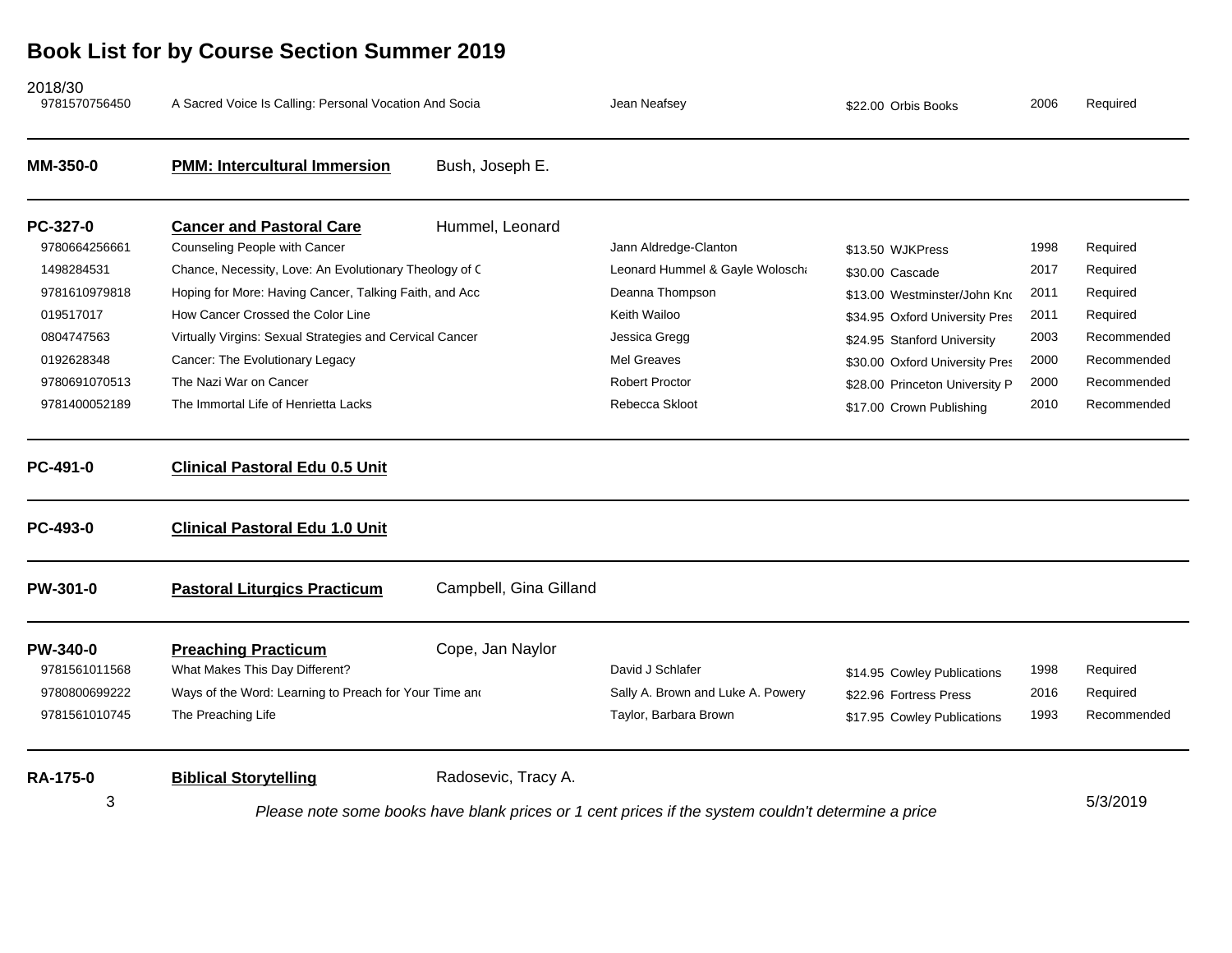4

| 2018/30<br>9780788011108 | Preaching Luke's Gospel                                            |                         | Richard A. Jensen                  | \$24.95 CSS Publishing Co              | 1997 | Recommended |
|--------------------------|--------------------------------------------------------------------|-------------------------|------------------------------------|----------------------------------------|------|-------------|
| 9780802868855            | Bringing the Word to Life: Engaging the New Testament              |                         | Richard Ward, David Trobisch       | \$18.00 Wm. B. Eerdmans Pul            | 2013 | Recommended |
| 978-1610977050           | A Breath of Fresh Air: Biblical Storytelling with Prisoners        |                         | Amelia C. Boomershine              | Cascade Books                          | 2017 | Recommended |
| 9780687396627            | Story Journey: An Invitation to the Gospel as Storytelling         |                         | <b>Thomas Boomershine</b>          | \$24.99 Abingdon Press                 | 1998 | Required    |
| 9781556359903            | The Bible in Ancient and Modern Media                              |                         | Hearon, Holly & Ruge-Jones, Philip | \$23.00 Cascade Books                  | 2009 | Required    |
| 9780829815733            | Provoking the Gospel: Methods to Embody Biblical Story             |                         | <b>Richard Swanson</b>             | \$35.00 Pilgrim Press                  | 2004 | Recommended |
| 9780874835304            | Improving Your Storytelling                                        |                         | Doug Lipman                        | \$14.95 August House                   | 2005 | Required    |
| 9781563383960            | Proclaiming the Gospel: First Century Performance of M             |                         | <b>Whitney Shiner</b>              | \$39.95 Trinity Press Int'l            | 2003 | Recommended |
| 9780800637293            | Envisioning the Word: The Use of Visual Images in Prea with CD ROM |                         | Jensen, Richard A                  | \$16.38 Augsberg Fortress Pre          | 2005 | Recommended |
| <b>RA-191-0</b>          | T.S. Eliot + Search for God                                        | Davis, Deryl A.         |                                    |                                        |      |             |
| 9780571225163            | <b>Complete Poems and Plays</b>                                    |                         | T. S. Eliot                        | \$17.22 Faber & Faber: Main $\epsilon$ | 2004 | Required    |
| 0374235139               | The Poems of T. S. Eliot, vol. I                                   | paperback, 1st          | <b>Ricks and McCue</b>             | \$19.36 Farrar, Straus and Giri        | 2018 | Recommended |
| 9780156806541            | Selected Prose of T.S. Eliot                                       |                         | Eliot and Kermode, ed.             | \$10.43 Mariner Books                  | 1975 | Required    |
| 9780393320930            | T.S. Eliot: An Imperfect Life                                      |                         | Lyndall Gordon                     | \$16.46 W. W. Norton & Comp            | 1999 | Required    |
| RA-196-0                 | <b>Liturgical Dance Theory + Prac</b>                              | Hoover, Josetta Roxanne |                                    |                                        |      |             |
| RA-241-0                 | Theo Reflect + 20th Cen Drama                                      | Temple, Riley           |                                    |                                        |      |             |
| 9780452265349            | The Piano Lesson                                                   |                         | August Wilson                      | \$14.00 Plume                          |      | Required    |
|                          | A Streetcar Named Desire                                           |                         | Williams, Tennessee                | Signet                                 | 1949 | Required    |
|                          | Ma Rainey's Black Bottom                                           |                         | Wilson, August                     | <b>TCG</b>                             | 2007 | Required    |
|                          | Joe Turner's Come and Gone                                         |                         | Wilson, August                     | <b>TCG</b>                             | 2007 | Required    |
| 0822223902               | Ruined                                                             |                         | Lynn Nottage                       | \$9.00 TCG                             | 2009 | Required    |
| 9781559361354            | Venus                                                              |                         | Suzan Lori Parks                   | \$14.95 TCG                            | 1990 | Required    |
|                          | How I Learned to Drive                                             |                         | Paula Vogel                        | \$8.12 Dramatis Play Service           | 1998 | Required    |
| ST-180-0                 | <b>Philosophy for Theology</b>                                     | Dreisbach, Christopher  |                                    |                                        |      |             |

*Please note some books have blank prices or 1 cent prices if the system couldn't determine a price*

5/3/2019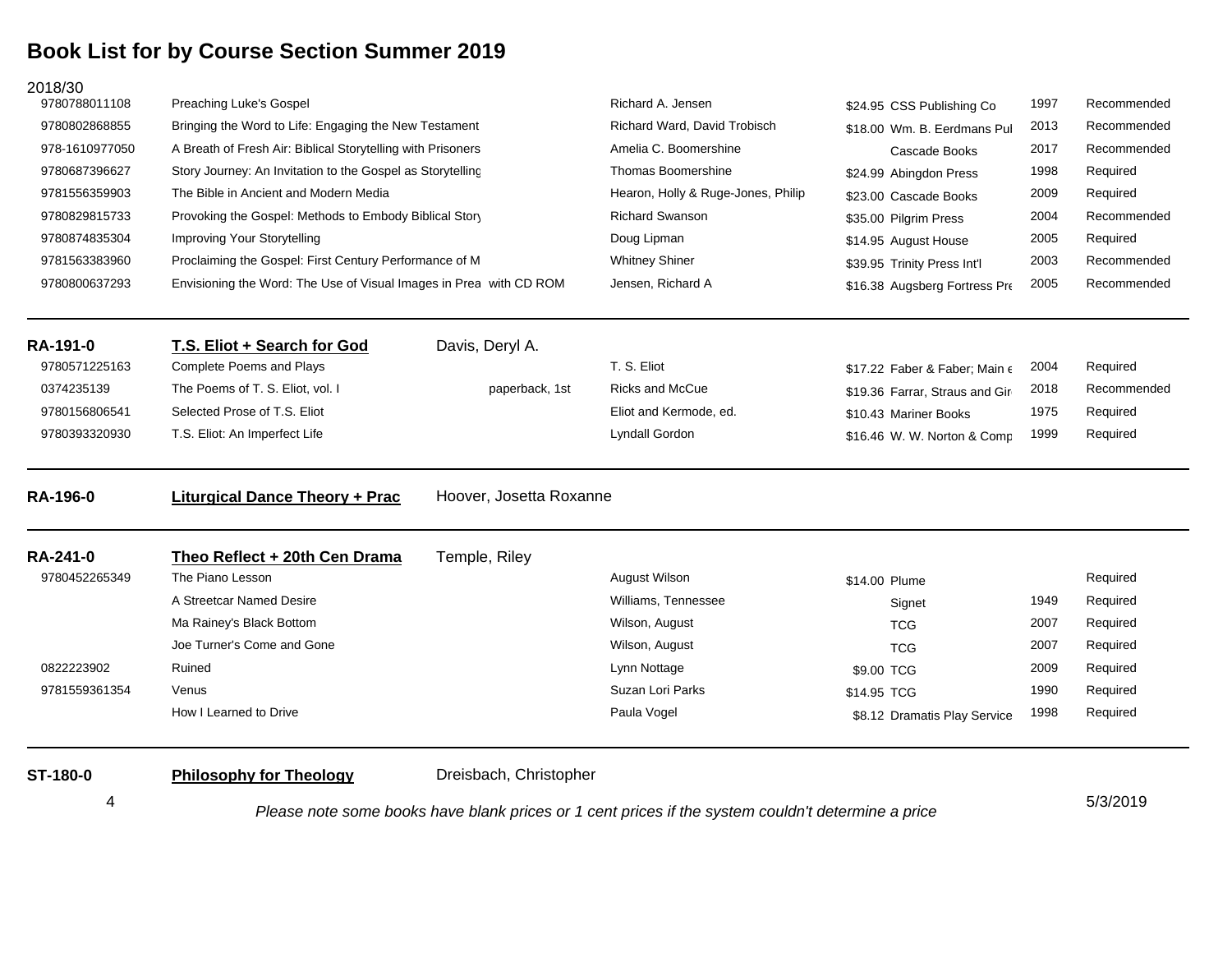#### 2018/30

| ST-209-0         | Salv., Redemp., + Atonement                                                                        |              | Elgendy, Rick                      |                                   |                                |          |          |
|------------------|----------------------------------------------------------------------------------------------------|--------------|------------------------------------|-----------------------------------|--------------------------------|----------|----------|
| <b>ST-463-OL</b> | <b>United Methodist History</b>                                                                    |              | Harrell, Charles L.                |                                   |                                |          |          |
| 9780814758571    | Freedom's Prophet                                                                                  |              |                                    | Richard S. Newman                 | \$24.00 NYU Press              | 2009     | Required |
| 9781426742248    | Wesley and the People Called Methodists                                                            |              | <b>SECOND</b>                      | Heitzenrater, Richard             | \$29.99 Abingdon               | 2012     | Required |
| 9781426742279    | American Methodism: A Compact History                                                              |              |                                    | Richey, Rowe, Schmidt             | \$29.99 Abingdon Press         | 2012     | Required |
| 9780199948246    | American Saint: Francis Asbury and the Methodists                                                  |              | Reprint                            | Wigger, John                      | \$24.95 Oxford University Pres | 2012     | Required |
| 9781556359750    | Naked Faith: The Mystical Theology of Phoebe Palmer                                                |              |                                    | Elain A. Heath                    | \$16.72                        |          | Required |
| 9781479889891    | Building the Old Time Religion: Women Evangelists in th                                            |              |                                    | Priscilla Pope-Levison            | \$25.00 NYU Press              |          | Required |
| free online      | United Methodist Studies: Basic Bibliographies                                                     |              | 5th, revised                       | General Board of Higher Education |                                |          | Required |
| N/A              | The Wesleyan Series Project Series I: Methodist History                                            |              |                                    | Available from WTS                |                                |          | Required |
| 9780687396412    | The Story of American Methodism                                                                    |              |                                    | Frederick A. Norwood              | \$19.49 Abingdom Press         | 1974     | Required |
| <b>ST-464-OL</b> | <b>United Methodist Doctrine</b>                                                                   |              | Harrell, Charles L.                |                                   |                                |          |          |
| 9781426727016    | Methodist Doctrine: The Essentials, 2nd Ed.                                                        |              | Revised                            | Campbell, Ted                     | \$21.99 Abingdon Press         | 2011     | Required |
| 9780830827435    | Recapturing the Wesleys' Vision: An Introduction to the I                                          |              |                                    | Paul Wesley Chilcote              | \$15.00 IVP Academic           | 2003     | Required |
| N/A              | The Wesleyan Studies Project Series II: Methodist Doctr                                            |              | <b>Wesley Theological Seminary</b> | Wesley Theological S              | N/A                            | Required |          |
| 9780687034857    | United Methodist Doctrine: The Extreme Center                                                      |              |                                    | Scott Jones                       | \$19.95 Abingdon               | 2002     | Required |
| 9781501833212    | The Book of Discipline of The United Methodist Church:                                             |              |                                    |                                   | \$23.99 United Methodist Publ  | 2017     | Required |
| 9780687204953    | John Wesley's Sermons: An Anthology                                                                |              |                                    | Outler & Heitzenrater             | \$28.99 Abingdon Press         | 1991     | Required |
| 9780687431335    | The United Methodist Hymnal                                                                        |              | <b>Third</b>                       | United Methodist Church           | \$20.00 Abingdon Press         | 1989     | Required |
| <b>WR-207-0</b>  | <b>Religion + Violent Extremism</b>                                                                | Abdalla, Amr |                                    |                                   |                                |          |          |
| <b>WR-226-OL</b> | <b>Practical Issues Islam + Xtns</b>                                                               |              | Sayilgan, Mehmet Salih             |                                   |                                |          |          |
| 5                | Please note some books have blank prices or 1 cent prices if the system couldn't determine a price |              |                                    |                                   |                                | 5/3/2019 |          |